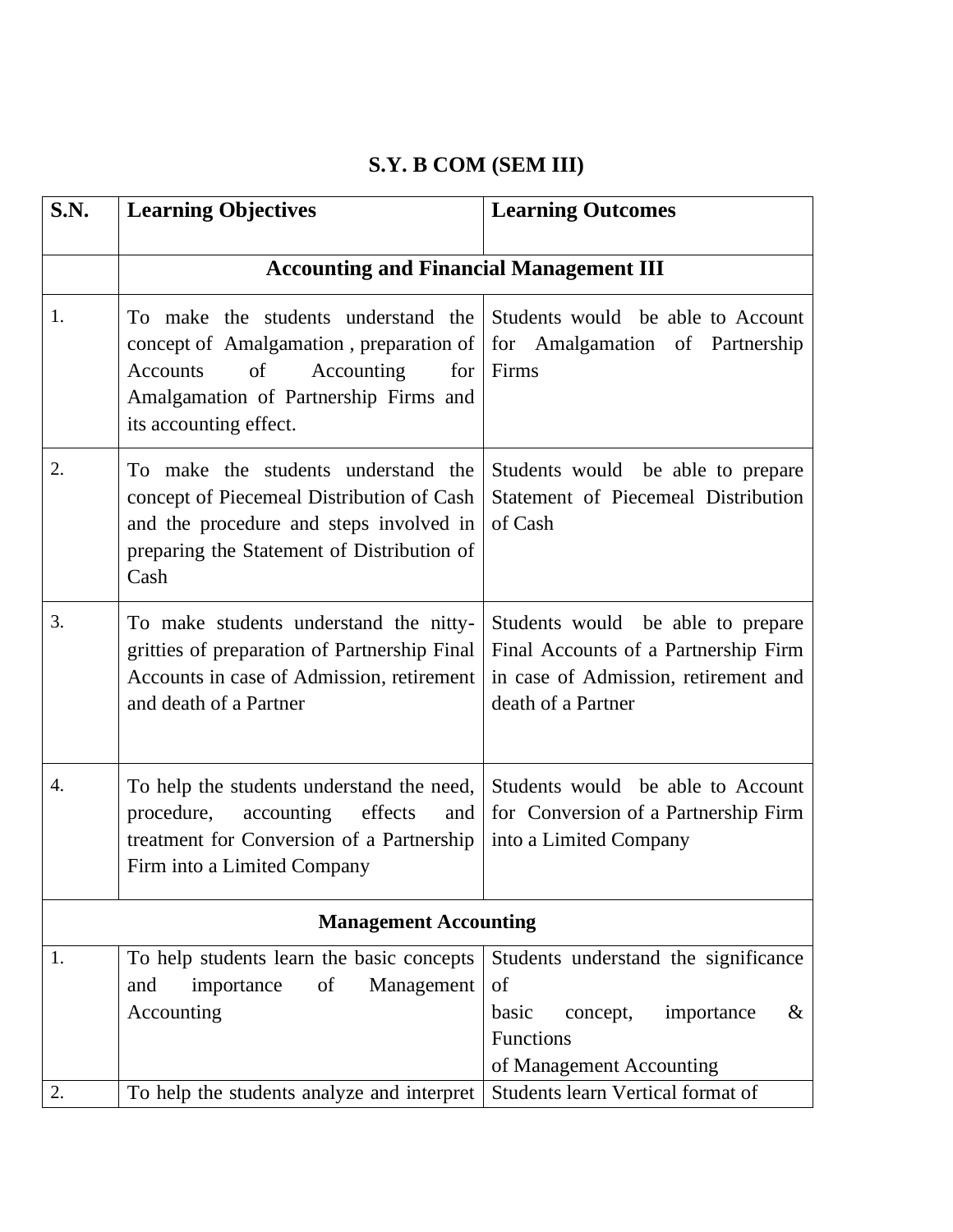|                  | financial statements.                                     | Balance Sheet and Profit & Loss                             |
|------------------|-----------------------------------------------------------|-------------------------------------------------------------|
|                  |                                                           | Account and also Trend Analysis,                            |
|                  |                                                           | Comparative Analysis and also                               |
|                  |                                                           | <b>Common Size Statement.</b>                               |
| 3.               | To make students understand the various                   | Students learn the Importance of                            |
|                  | ratios and its interpretation.                            | Ratio                                                       |
|                  |                                                           | Analysis and its classification.                            |
| $\overline{4}$ . | To help the students estimate working                     | <b>Students learn Working Capital</b>                       |
|                  | capital with the help of data given.                      | Management with types, functions                            |
|                  |                                                           | and                                                         |
|                  |                                                           | statement of estimated<br>Working                           |
|                  |                                                           | Capital.                                                    |
| 5.               | the students understand<br>To<br>help<br>the              | <b>Students learn Capital Budgeting and</b>                 |
|                  | budgeting of capital expenditure by using                 | various methods of Capital Budgeting                        |
|                  | various methods.                                          | such as Pay Back Period method, Net                         |
|                  |                                                           | Present Value method, Profitability                         |
|                  |                                                           | Index method and Average Rate of                            |
|                  |                                                           | Return method.                                              |
|                  | <b>Commerce III - Management Functions and Challenges</b> |                                                             |
| 1.               | To Orient the students on the conceptual                  | The students ability to manage is                           |
|                  | knowledge of management                                   | enhanced                                                    |
| 2.               | To Build awareness of the evolution of                    | Practical application of management                         |
|                  | management                                                | styles                                                      |
| 3.               | To enhance the management application                     | Familiarity<br>with<br>management                           |
|                  | skills of students                                        | functions.                                                  |
|                  | <b>Business Economics III</b>                             |                                                             |
| 1.               | To help students to understand basic                      | Students would understand                                   |
|                  | macroeconomic theories and models.                        | fundamental principles of                                   |
|                  |                                                           | macroeconomics.                                             |
| $\overline{2}$   | To make the students understand how an                    | Students would learn concepts of                            |
|                  | economy as a whole works from the                         | effective demand, investment and                            |
|                  | Keynesian perspective.                                    | consumption and would be able to see                        |
|                  |                                                           | the relevance of the theory in the<br>developing countries. |
| 3.               | To familiarize students with theories of                  | Students would learn the impact of                          |
|                  | ISLM, Phillips Curve and its application                  | supply side economics using case                            |
|                  | in the real world.                                        | studies                                                     |
| $\overline{4}$   | To equip students with the features of                    | Students would know the effects of                          |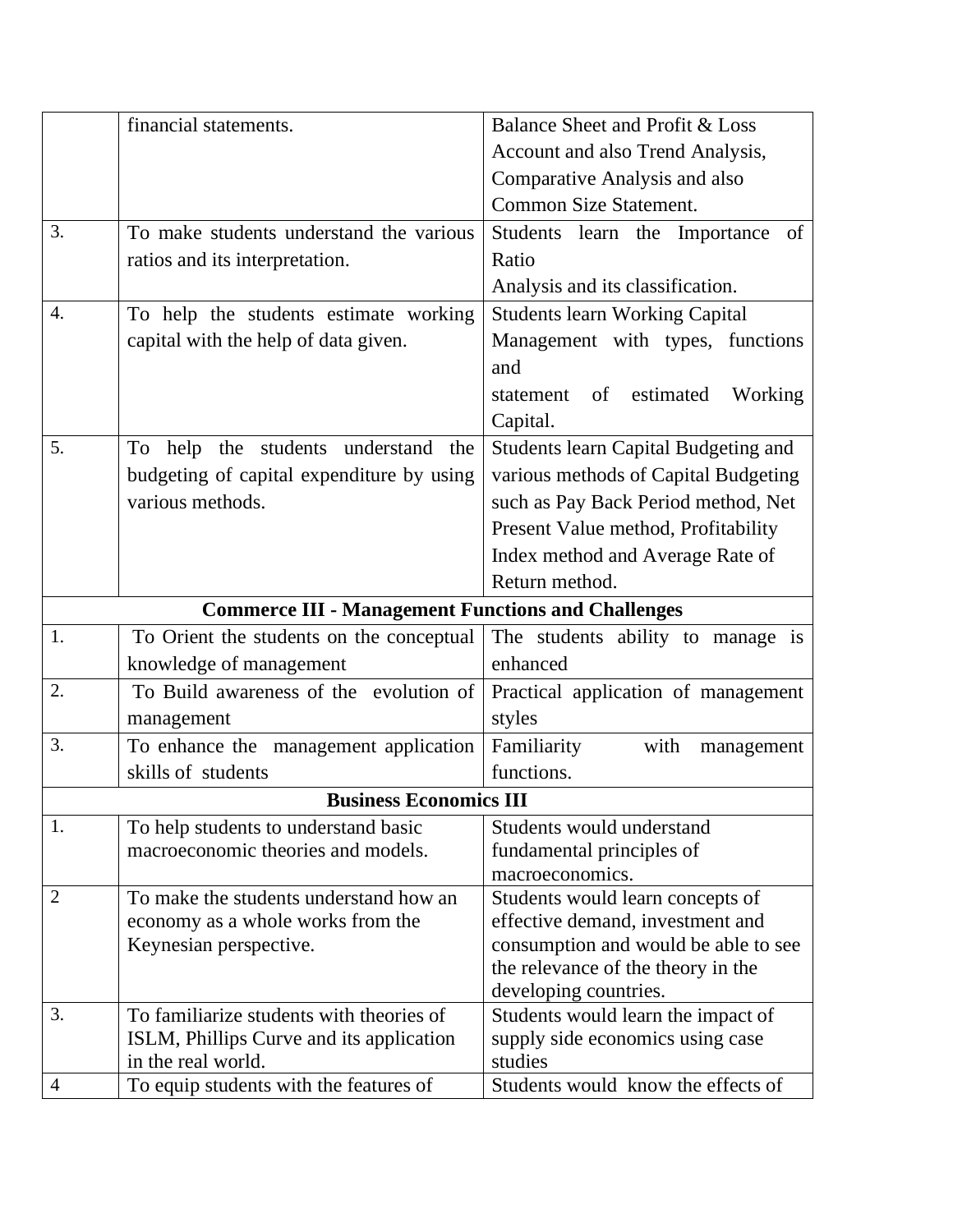|                | inflation and its remedies along with        | public policies on the control of                                        |  |  |
|----------------|----------------------------------------------|--------------------------------------------------------------------------|--|--|
|                | theories of demand and supply of money.      | inflation and the various approaches                                     |  |  |
|                |                                              | to liquidity approach.                                                   |  |  |
|                | <b>Business Law I</b>                        |                                                                          |  |  |
| $\mathbf{1}$   | provide students a brief idea<br>To          | Students would be aware of the                                           |  |  |
|                | about formation and validity of a            | essentials and legal rules regarding                                     |  |  |
|                | contract.                                    | Contract Act.                                                            |  |  |
| $\overline{2}$ | To provide students a brief description on   | Students would learn the concept of                                      |  |  |
|                | types of contracts and its performance.      | discharge<br>performance,<br>and                                         |  |  |
|                |                                              | remedies on breach of contract.                                          |  |  |
| 3              | To familiarize students with special         | Students would be aware of the                                           |  |  |
|                | contracts.                                   | essentials, parties, rights and duties                                   |  |  |
|                |                                              | of such parties to the contract.                                         |  |  |
| $\overline{4}$ | familiarize students with the<br>To          | Students would learn the rights of                                       |  |  |
|                | formation of contract of sale of goods.      | unpaid seller.                                                           |  |  |
| 5              | To provide students a brief idea about       | Students would learn the essence of                                      |  |  |
|                | various types of negotiable instruments.     | such<br>instruments<br>and<br>the<br>miscellaneous provisions incidental |  |  |
|                |                                              | thereto.                                                                 |  |  |
|                | <b>Advertising l</b>                         |                                                                          |  |  |
| 1              | To give a conceptual understanding on the    | The students will get a clarity on the                                   |  |  |
|                | basics of advertising and its benefits to    | $\circ$ of<br>advertising<br>basics<br>and<br>its                        |  |  |
|                | business firms                               | importance to firms and consumers                                        |  |  |
| $\overline{2}$ | To emphasize the role of ad agencies in      | The students will get acquainted with                                    |  |  |
|                | creating successful ad campaigns for the     | the different services provided by an                                    |  |  |
|                | companies                                    | ad agency and the strategies executed                                    |  |  |
|                |                                              | by them                                                                  |  |  |
| 3              | To give an essence of the various career     | Students who wish to pursue their                                        |  |  |
|                | opportunities in the field of advertising    | career in Advertising industry will get                                  |  |  |
|                |                                              | an idea about the different career                                       |  |  |
|                |                                              | options available to them                                                |  |  |
| $\overline{4}$ | about the ethical, social,<br>To<br>discuss  | The students will be exposed to the                                      |  |  |
|                | and<br>cultural<br>economic<br>aspects<br>1n | various social, ethical issues facing                                    |  |  |
|                | advertising                                  | advertising industry in the present                                      |  |  |
|                |                                              | scenario and its impact on the society                                   |  |  |
|                | <b>Foundation Course</b>                     |                                                                          |  |  |
| 1              | To provide a brief idea on various           | Students would develop empathy and                                       |  |  |
|                | constitutional and legal rights of the       | be better sensitized towards various                                     |  |  |
|                | socially under privileged                    | social issues.                                                           |  |  |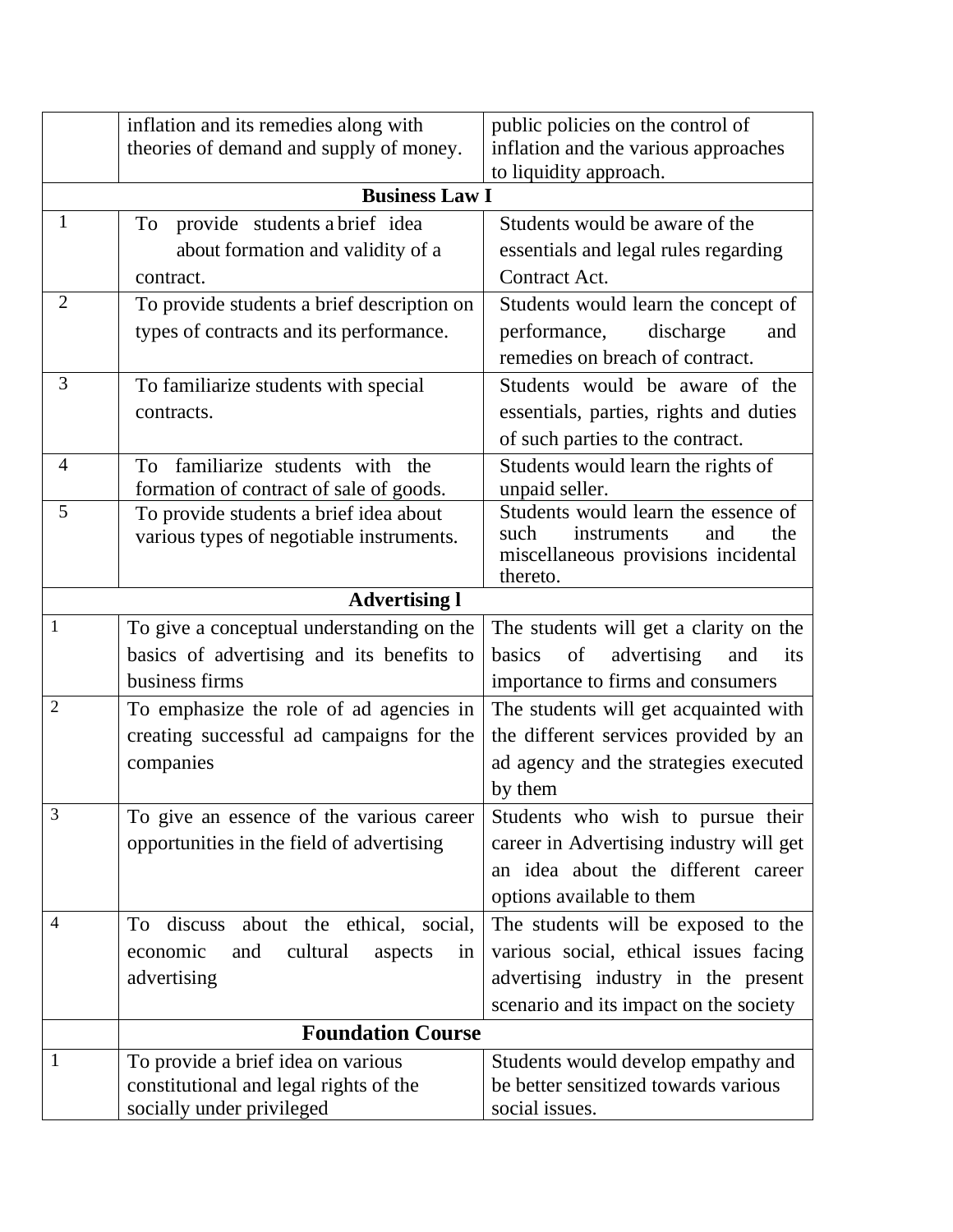| To educate students on various aspects of   | Students would get clarity on different |
|---------------------------------------------|-----------------------------------------|
| disaster and the steps in disaster          | types of disasters and the precautions  |
| management                                  | and actions to be taken when disaster   |
|                                             | hits.                                   |
| To foster interest in science and           | The topic would help to develop         |
| technology which is not a part of hard core | scientific temper in commerce           |
| commerce syllabus                           | students                                |
| To help students to fine tune the various   | Students would understand the           |
| aspects of communication                    | nuances of communication in formal      |
|                                             | and informal settings                   |

## **S.Y. B COM (SEM IV)**

| S.N.             | <b>Learning Objectives</b>                                                                                                                                                   | <b>Learning Outcomes</b>                                                                                 |
|------------------|------------------------------------------------------------------------------------------------------------------------------------------------------------------------------|----------------------------------------------------------------------------------------------------------|
|                  | <b>Accounting and Financial Management IV</b>                                                                                                                                |                                                                                                          |
| 1.               | To make the students understand the<br>concept of a Company, preparation of<br>Company Accounts and its accounting<br>effect.                                                | Students should be able to understand<br>various terms related to a Limited<br>Company                   |
| 2.               | To make the students understand the<br>concept of Redemption of Preference<br>Shares and the procedure<br>and steps<br>involved in Redemption of Preference<br><b>Shares</b> | Students should be able to Account<br>for Redemption of Preference Shares<br>and the procedure involved. |
| 3.               | To make the students understand the<br>concept of Redemption of Debentures and<br>the procedure and steps involved<br>in<br><b>Redemption of Debentures</b>                  | Students should be able to account for<br>Redemption of Debentures and the<br>process for the same.      |
| $\overline{4}$ . | To help the students understand the need,<br>effects<br>procedure,<br>accounting<br>and<br>treatment for Profit Prior to Incorporation<br>of a Company                       | Students should be able to calculate<br>Profit Prior to Incorporation of a<br>Company                    |
|                  | <b>Auditing</b>                                                                                                                                                              |                                                                                                          |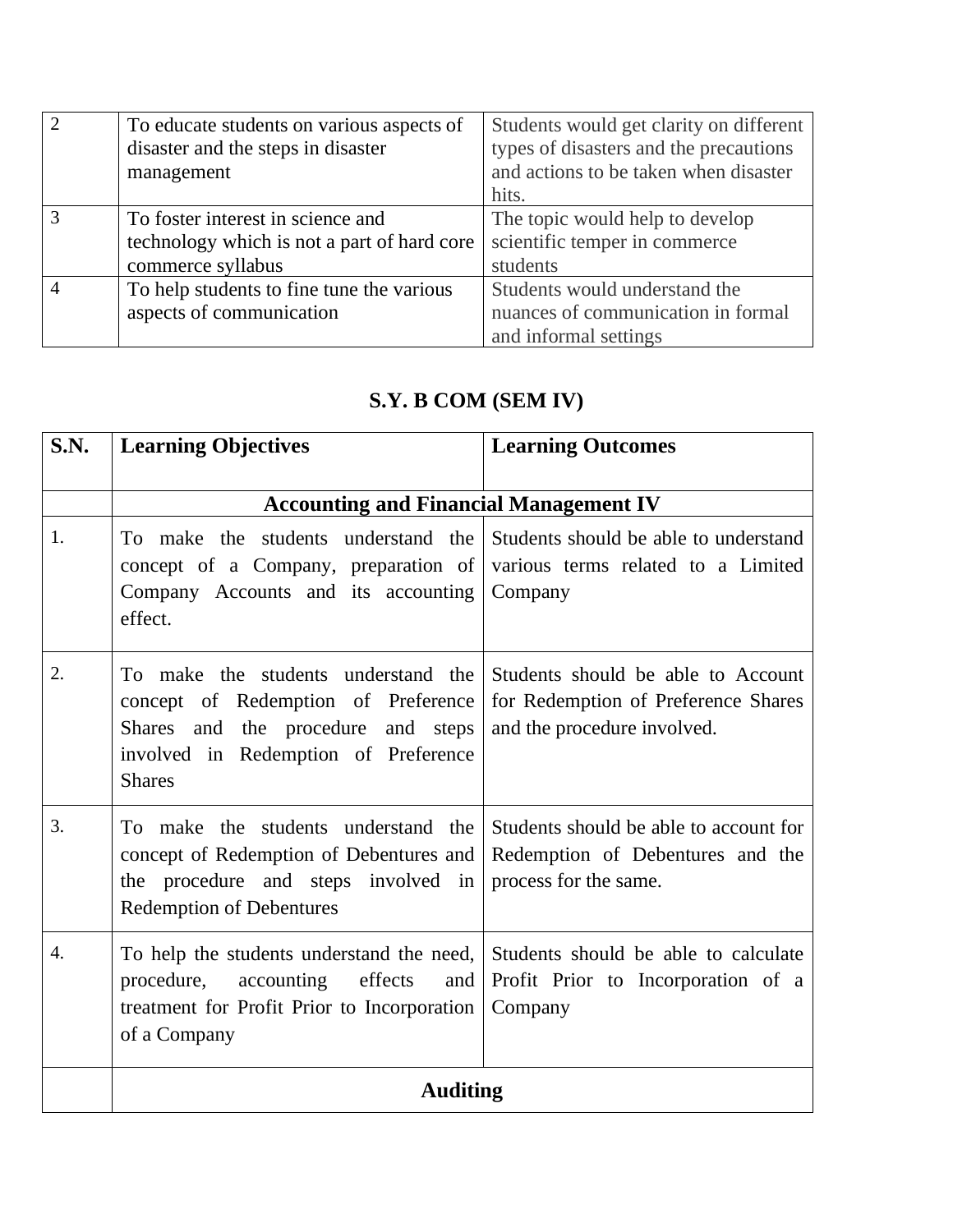|                | <b>Business Economics IV</b>                                                                                                                                     |                                                                                                                                                                                                                                                                                             |
|----------------|------------------------------------------------------------------------------------------------------------------------------------------------------------------|---------------------------------------------------------------------------------------------------------------------------------------------------------------------------------------------------------------------------------------------------------------------------------------------|
|                | derivative markets.                                                                                                                                              |                                                                                                                                                                                                                                                                                             |
|                | stock markets, commodity markets and                                                                                                                             | finance gets developed.                                                                                                                                                                                                                                                                     |
| 3              | To enhance the operating knowledge of                                                                                                                            | Decision making on vital aspects of                                                                                                                                                                                                                                                         |
|                | management.                                                                                                                                                      | improved.                                                                                                                                                                                                                                                                                   |
|                | quality, production<br>financial<br>and                                                                                                                          | concepts to practical applications is                                                                                                                                                                                                                                                       |
| $\overline{2}$ | To Build awareness of the<br>trends in                                                                                                                           | The students ability to apply the                                                                                                                                                                                                                                                           |
|                | management and financial management.                                                                                                                             | financial management is enhanced.                                                                                                                                                                                                                                                           |
|                | , production<br>knowledge<br>of<br>quality                                                                                                                       | concepts in quality, production and                                                                                                                                                                                                                                                         |
| $\mathbf{1}$   | To Orient the students on the conceptual The students ability to comprehend                                                                                      |                                                                                                                                                                                                                                                                                             |
|                | <b>Commerce IV- MANAGEMENT : Production and Finance</b>                                                                                                          |                                                                                                                                                                                                                                                                                             |
| 4.             | To help the students understand<br>the<br>auditing techniques of vouching<br>and<br>verification in detail.                                                      | Students would be able to understand<br>the auditing technique of vouching of<br>various transactions in relation to<br>incomes, expenses etc. and auditing<br>technique of verification as regards<br>balance sheet items.                                                                 |
| 3.             | To make students understand the various<br>auditing techniques and the basic concepts<br>related to internal auditing.                                           | Students would be able to understand<br>various concepts related to auditing<br>techniques like audit sampling, test<br>check, materiality<br>as<br>well<br>as<br>understand the basic concepts related<br>to internal audit.                                                               |
| 2.             | To make the students understand the<br>objectives, importance and the process of<br>audit planning, preparation of an audit<br>program and audit working papers. | Students would be able to understand<br>objectives<br>purpose,<br>and<br>the<br>importance of planning an audit. They<br>should also be able to understand the<br>contents of audit working papers<br>along with the factors to be kept in<br>mind while preparing<br>the audit<br>program. |
| 1.             | To introduce the concept of auditing to the<br>students.                                                                                                         | Students would be able to understand<br>the basic terms and concepts related<br>to auditing.                                                                                                                                                                                                |
|                |                                                                                                                                                                  |                                                                                                                                                                                                                                                                                             |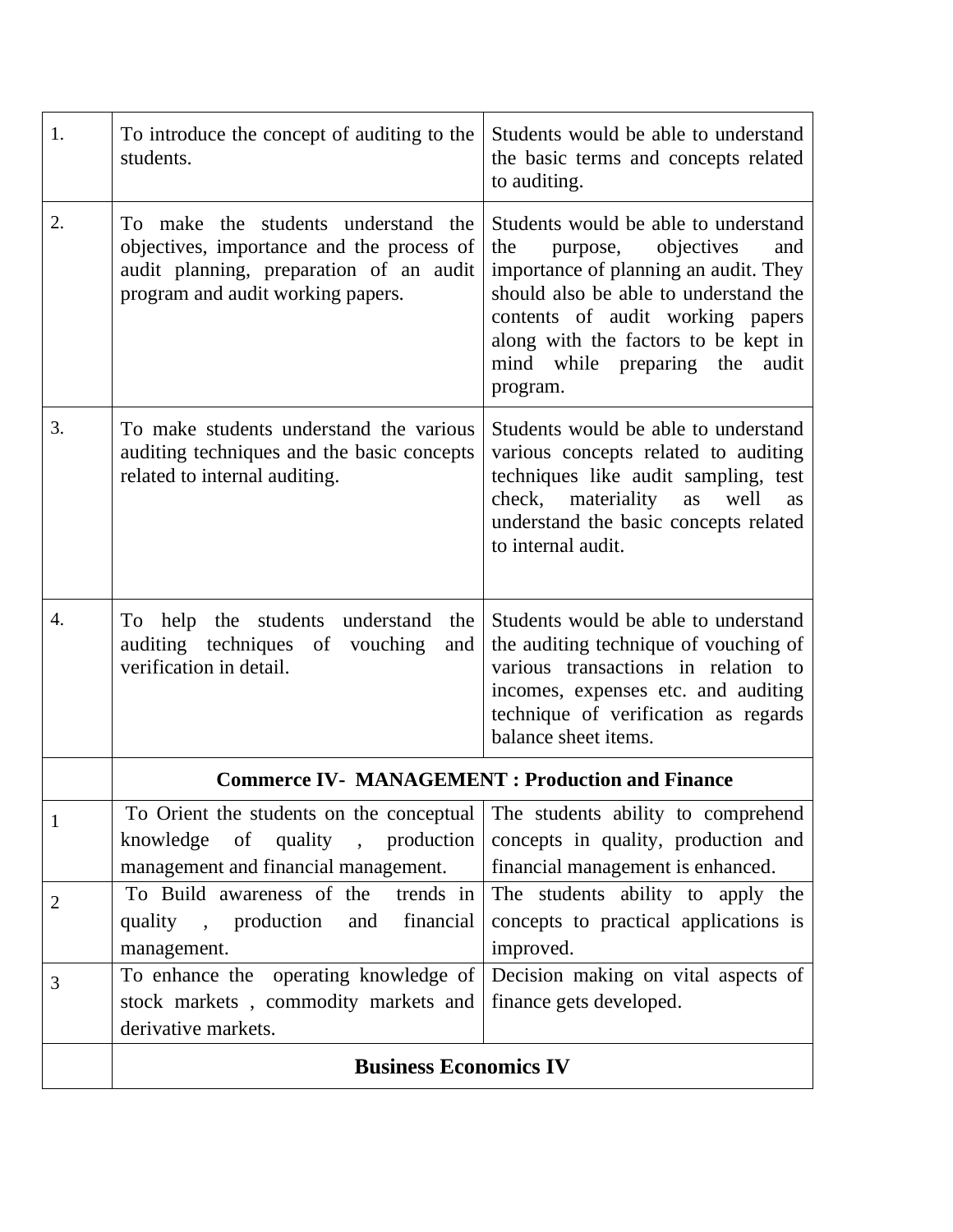| $\mathbf{1}$   | To help students understand the role of    | Students would learn the importance      |
|----------------|--------------------------------------------|------------------------------------------|
|                | Government in an economy with respect to   | of Government through various            |
|                | efficiency, welfare, social advantage and  | theories.                                |
|                | provision of public goods.                 |                                          |
| $\overline{2}$ | To orient students with the sources of     | Students would understand the            |
|                | Public Revenue and the means of shifting   | economic and redistributive impact of    |
|                | tax burden                                 | taxation in the economy                  |
| 3              | To familiarize students with theories of   | Students would learn the effects of      |
|                | Public Expenditure and the significance of | Public spending on production,           |
|                | <b>Public Debt</b>                         | consumption and stabilization.           |
| 4              | To orient students with the principles of  | Students would know about Fiscal         |
|                | Fiscal finance and the Budget.             | Responsibility and other Financial       |
|                |                                            | Relations between the Centre and         |
|                |                                            | <b>State Governments.</b>                |
|                | <b>BUSINESS LAW II</b>                     |                                          |
| 1              | To provide students a brief description on | <b>Students</b><br>would<br>learn<br>the |
|                | formation of a company and procedure of    | various provisions                       |
|                |                                            |                                          |
|                | its incorporation.                         | governing such companies.                |
| $\overline{2}$ | To provide a brief idea on types of        | Students would be aware of the           |
|                | meetings conducted in companies.           | members of the company and               |
|                |                                            | provisions governing convening of        |
|                |                                            | different types of meetings.             |
| 3              | To familiarize students with Indian        | Students would learn the formation,      |
|                | Partnership Laws.                          | dissolution of partnership<br>and        |
|                |                                            | provisions incidental thereto.           |
| $\overline{4}$ | an overview<br>To provide students         | Students would be aware of the           |
|                | of<br>laws relating to Consumer            | rights of consumers and remedies for     |
|                | Protection and                             | unfair trade                             |
|                | Competition Act.                           | practices.                               |
| 5              | brief<br>provide students<br>To<br>a       | Students would learn the procedure       |
|                | idea<br>on categorization                  | for registration of IPR and to protect   |
|                | of<br>creativity and                       | it from                                  |
|                | technical know-how under IPR laws.         | infringement of their rights.            |
|                | <b>Advertising IV</b>                      |                                          |
| 1.             | To familiarize the learners with the       | The learners would be able to            |
|                | different traditional and new age media    | understand the pros and cons of the      |
|                | used in advertising                        | various media used in advertising        |
| 2.             | To give an idea about the planning process | The learners would know the process      |
|                | and the steps involved in planning an ad   | in planning an ad campaign               |